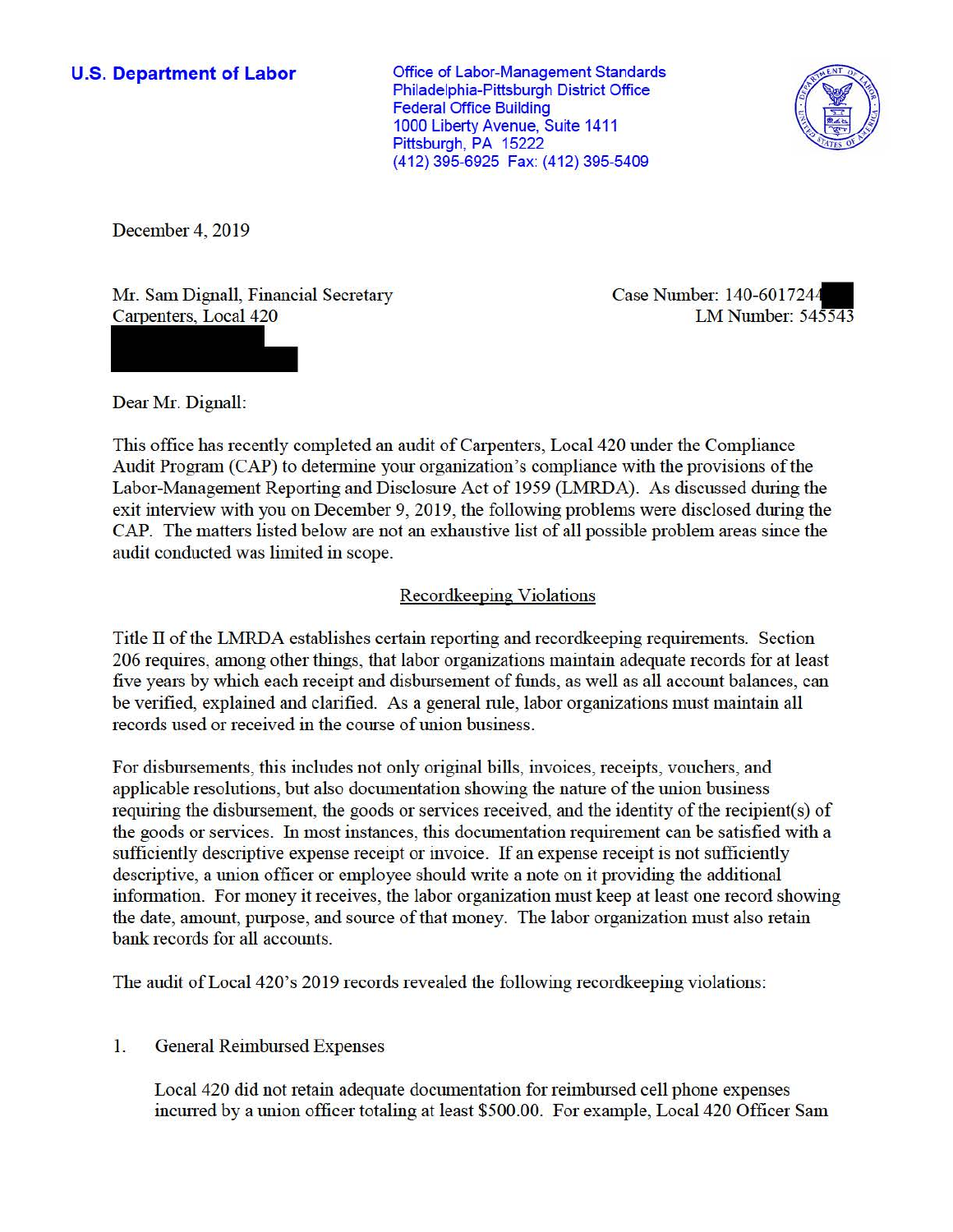use, but the union did not maintain the cell phone bill. Dignall was reimbursed half of his personal cell phone bill each month for union business

 disbursements. The president and treasurer (or corresponding principal officers) of your As noted above, labor organizations must retain original receipts, bills, and vouchers for all union, who are required to sign your union's LM report, are responsible for properly maintaining union records.

2. Lack of Authorization for Officer Disbursements for Official Business/Information not Recorded in Meeting Minutes

 phone reimbursements) for official business reported in Schedule 24 (All Officers and Local 420 did not maintain records to verify that the officer disbursements (personal cell Disbursements to Officers) of the LM-3 was the authorized amount and therefore was correctly reported. The union must keep a record, such as meeting minutes, to show the current disbursements authorized by the entity or individual in the union with the authority to authorize such official disbursements.

 Dignall at a union membership meeting approximately three years ago when the union first During the audit, Treasurer Jim Hogue and Financial Secretary Sam Dignall advised OLMS that the membership authorized cell phone reimbursement for Financial Secretary formed. However, the union was unable to locate membership meeting minutes to support this authorization. Minutes of all membership or executive board meetings must report any disbursement authorizations made at those meetings.

 Based on your assurance that Local 420 will retain adequate documentation in the future, OLMS will take no further enforcement action at this time regarding the above violations.

# Reporting Violations

 Labor Organization Annual Report (Form LM-3) filed by Local 420 for the fiscal year ended June 30, 2019, was deficient in the following area: Acquire/Dispose of Property The audit disclosed a violation of LMRDA Section 201(b), which requires labor organizations to file annual financial reports accurately disclosing their financial condition and operations. The

 additional information section of the LM report along with the identity of the recipient(s) or giveaways by name. The union can describe the recipients by broad categories if appropriate such as "members" or "new retirees." In addition, the union must report the Item 13 [LM-3] (During the reporting period did your organization acquire or dispose of any assets in any manner other than by purchase or sale?) should have been answered, "Yes," because the union gave away gift cards totaling more than \$550.00 during the year. The union must identify the type and value of any property received or given away in the donor(s) of such property. The union does not have to itemize every recipient of such cost, book value, and trade-in allowance for assets that it traded in.

I am not requiring that Local 420 file an amended LM report for 2019 to correct the deficient item, but Local 420 has agreed to properly report the deficient item on all future reports it files with OLMS.